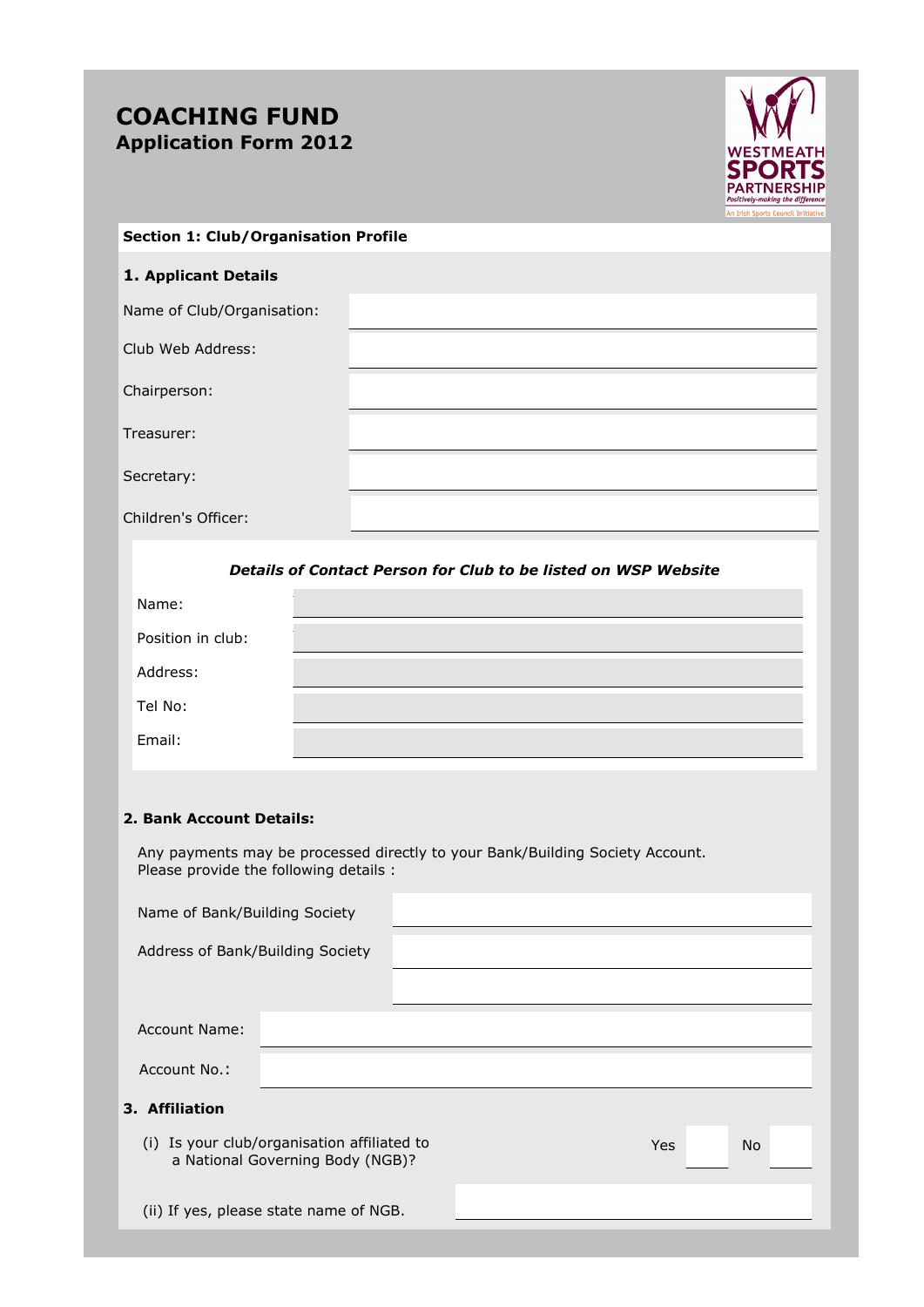# **4. Club/Organisation membership details: (please give numbers)**

| <b>Age Group</b>       | Male | <b>Female</b> | Teams | <b>Coaches</b> |
|------------------------|------|---------------|-------|----------------|
| 12 years and under     |      |               |       |                |
| $13 - 18$ years        |      |               |       |                |
| $19 - 45$ yrs (Senior) |      |               |       |                |
| 46 yrs plus (Veteran)  |      |               |       |                |
| <b>Total</b>           |      |               |       |                |

**Section 2: About your Club** *(Please add additional sheets if necessary)*

## **5. Please describe the purpose of your club/organisation and specify the sports/physical activities you provide for your members:**

# **6. Please specify qualified coaches in your club:**

| <b>Name of Coach</b><br><b>Qualification Held</b><br><b>Awarding Body</b> |  |  |  |  |  |
|---------------------------------------------------------------------------|--|--|--|--|--|
|                                                                           |  |  |  |  |  |
|                                                                           |  |  |  |  |  |
|                                                                           |  |  |  |  |  |
|                                                                           |  |  |  |  |  |
|                                                                           |  |  |  |  |  |
|                                                                           |  |  |  |  |  |
|                                                                           |  |  |  |  |  |

#### **7. Child Protection**

| (i) Does your club have a child protection policy?                                                   | Yes | No |  |
|------------------------------------------------------------------------------------------------------|-----|----|--|
| (ii) Has your club/organisation attended a certified<br>Child Welfare & Protection awareness course? | Yes | No |  |
| If yes, name of certifying body:                                                                     |     |    |  |
| If no, would you be prepared to attend such a course?                                                | Yes | No |  |

**Please Note:** Grants will not be allocated to clubs with a juvenile section (under 18) until a club member has attended a Child Welfare & Protection Awareness Course.

|                           | 8. How does your club offer opportunities for participation for |
|---------------------------|-----------------------------------------------------------------|
| people with disabilities? |                                                                 |

| people with disabilities? |                                                                                                                            |    |  |
|---------------------------|----------------------------------------------------------------------------------------------------------------------------|----|--|
| Please detail             |                                                                                                                            |    |  |
|                           |                                                                                                                            |    |  |
|                           | Would your club be interested in attending a workshop<br>Yes<br>on Adapted Physical Activity for People with Disabilities? | No |  |
|                           | (If you tick 'yes' here Westmeath Sports Partnership will look to organise the appropriate training for your club)         |    |  |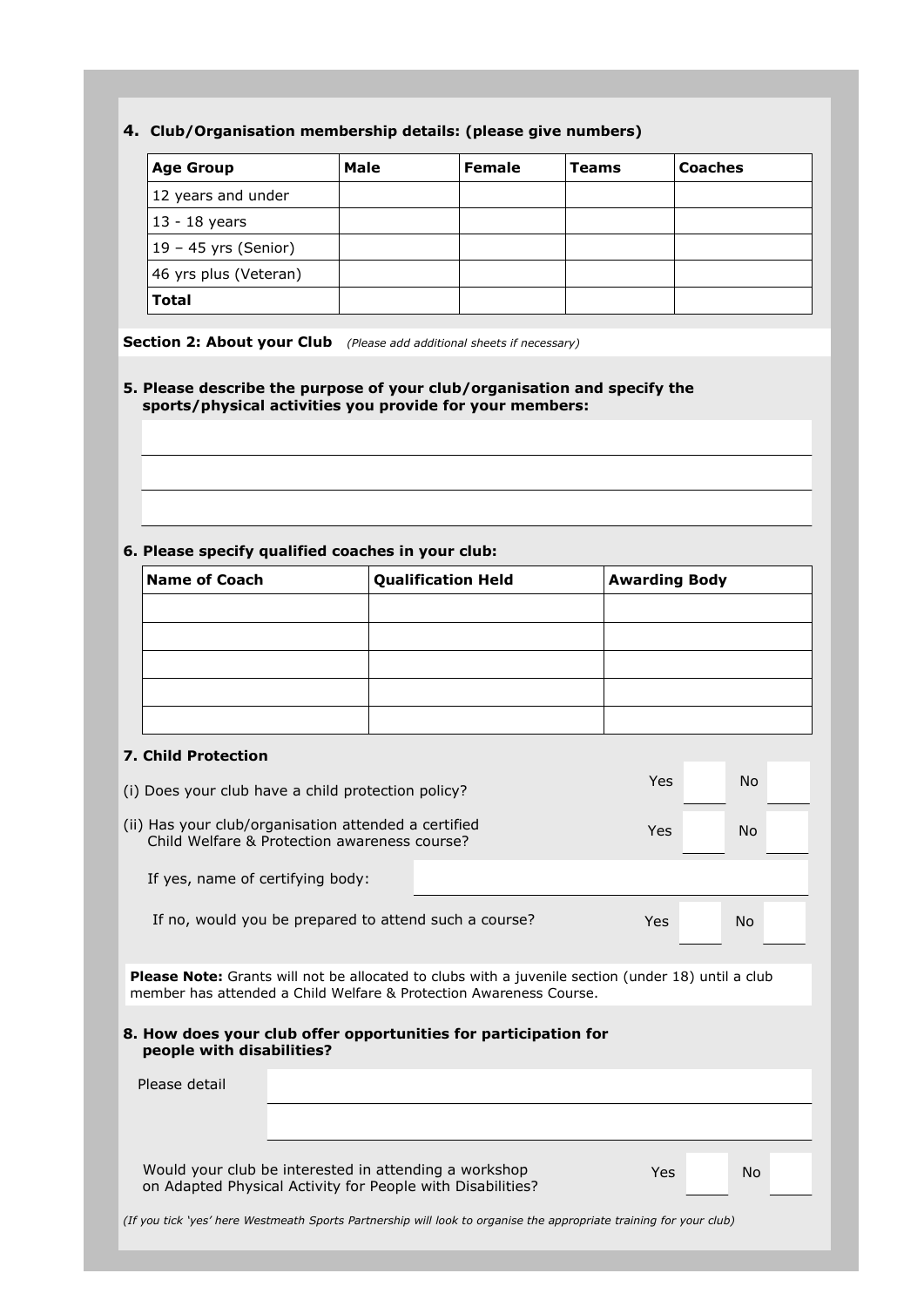## **Section 3: Coaching**

#### **Introduction:**

This fund focuses on developing quality coaching resources in Westmeath and encouraging all coaches/volunteers to undertake appropriate education and training.

If you wish to apply for assistance in respect of participation in approved Training/Coach Education please complete the following:

Description of identified Training/Education Course

# **9. Name of Participant (s) for Training/Coach Education Course:**

| (please use additional sheets if necessary) |  |
|---------------------------------------------|--|
|---------------------------------------------|--|

| ר |  |
|---|--|
| 3 |  |
| 4 |  |
| 5 |  |

### **10. Course Details**

(i) Course Title:

(ii) Organising/Accreditation body:

(iii) Level of course e.g.. Introductory, Level 1 etc. (iv) Venue

(v) Date and Duration: (vii) Course Fee per individual:

€

### **11. Briefly outline the objectives for doing the course and how it will benefit your club**

### **12. Estimated cost of attending Training/Coach Education Course:**

| The costs are expected to be met as follows:                  |   |
|---------------------------------------------------------------|---|
| a) From personal funds                                        |   |
| b) From club/organisation funds                               |   |
| c) From Westmeath Sports Partnership Coaching Fund (Max €300) | € |